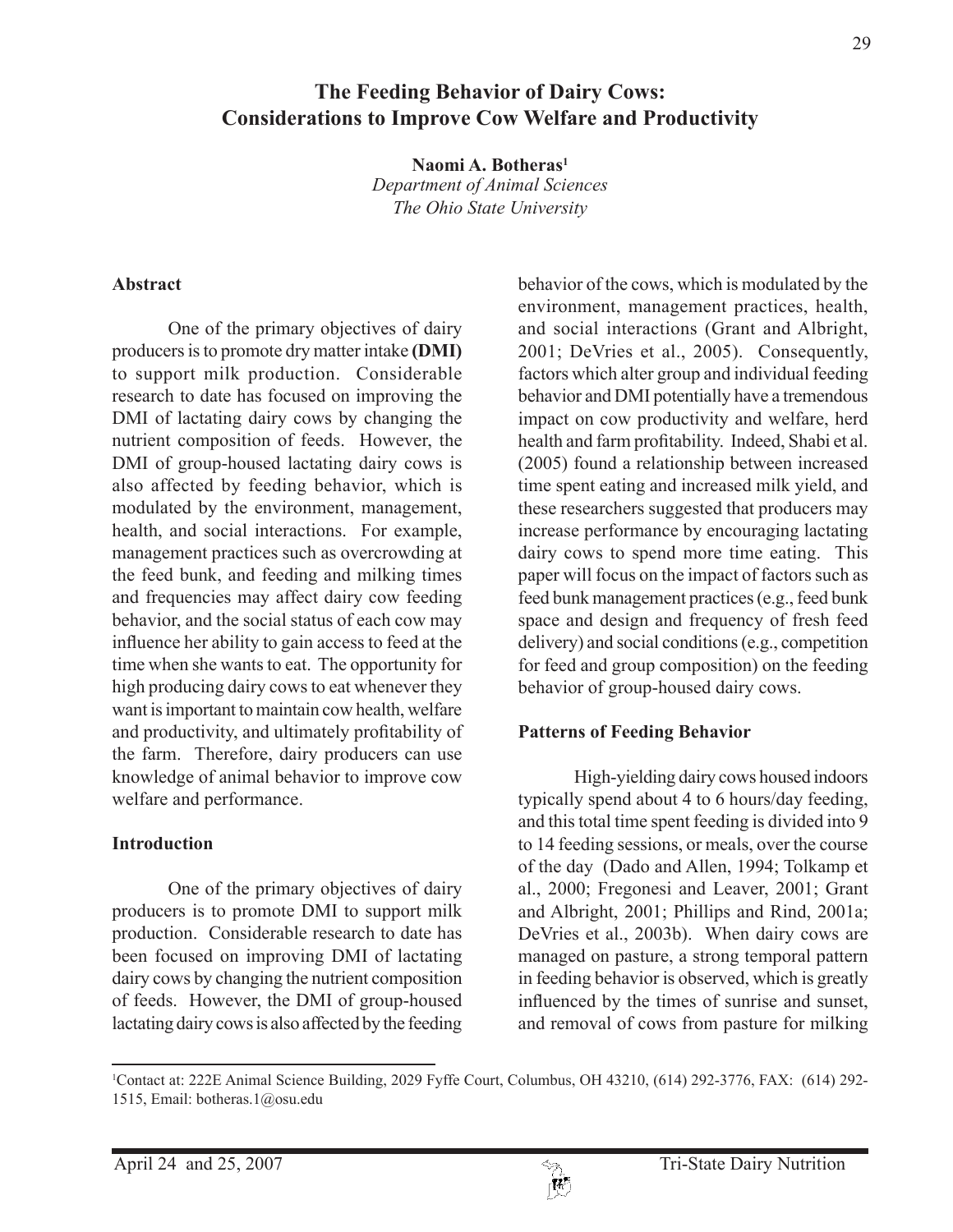(Figure 1). At pasture, two major peaks of grazing behavior are immediately observed when the animals enter the paddock following milking and a smaller peak around midnight (O'Connell et al., 1989; Orr et al., 2001; Gibb et al., 2002). A clear relationship between time of sunset, cessation of grazing, and commencement of lying down behavior has been described for cows at pasture, with very few cows observed grazing soon after sunset (Figure 1).

The housing environment is considerably different to conditions with pasture. Changes in physical and social factors (e.g., artificial lighting, confinement, and reduced availability of space) during housing substantially alter cow behavior in terms of both the level and distribution of various behavioral activities. DeVries et al. (2003a) investigated the diurnal variation in feed alley attendance patterns of lactating dairy cows housed in a free-stall barn and fed a TMR twice daily and the effects of delivery of fresh feed, milking, and increasing the number of feed push-ups on these patterns of behavior. Although cows were present at the feed alley nearly every minute of the day, the highest percentage of cows was present during the daytime and the early evening and the lowest percentage of cows was present during the late evening and early morning (Figure 2). There was a dramatic increase in the number of animals present at the feed alley immediately following the delivery of fresh feed and the return of the cows from milking. The response in the percentage of animals present at the feed alley in the hour immediately following each of the feed push-ups was not nearly as dramatic as the response to milking and feeding.

To determine whether it is the return from milking or delivery of fresh feed that has the greater effect on the daily patterns of feeding behavior of dairy cows, DeVries and von Keyserlingk (2005) provided cows with

fresh feed upon return from milking or fresh feed 6 hours after milking. When animals were fed 6 hours after milking, they shifted their daily feeding pattern and also increased their total daily feeding time by 12.5%, predominantly by increasing feeding time during the 60 min following the delivery of fresh feed (and decreasing feeding during the period immediately following the return from milking when no fresh feed was delivered) (Figure 3). These results suggest that the delivery of fresh feed is a much stronger stimulus to get cows to feed than the return from milking, and in contrast to grazed dairy cows, the daily feeding pattern of group-housed dairy cows is largely influenced by the timing of fresh feed delivery, rather than the times of sunrise and sunset, or return from the milking parlor.

While the results of DeVries and von Keyserlingk (2005) showed that the time of provision of fresh feed strongly influenced the feeding behavior of dairy cows, these authors also found that the time of feed delivery affected lying behavior. When cows did not have fresh feed upon return from milking, they laid down about 20 min sooner than cows that had access to fresh feed. Tyler et al. (1997) found that cows that had access to feed after milking stood longer (48 versus 21 min) than cows that did not have access to feed after returning from milking. The practical significance of management practices that affect the latency for cows to lay down following milking may be substantial, due to the potential increased risk of intramammary infection when the open teat sphincter is exposed to environmental bacteria when the cow lies down soon after milking.

# **Frequency of Feeding**

Feeding a TMR may be the optimal way to provide the balance of nutrients that ruminants need to maintain a stable and efficient microbial

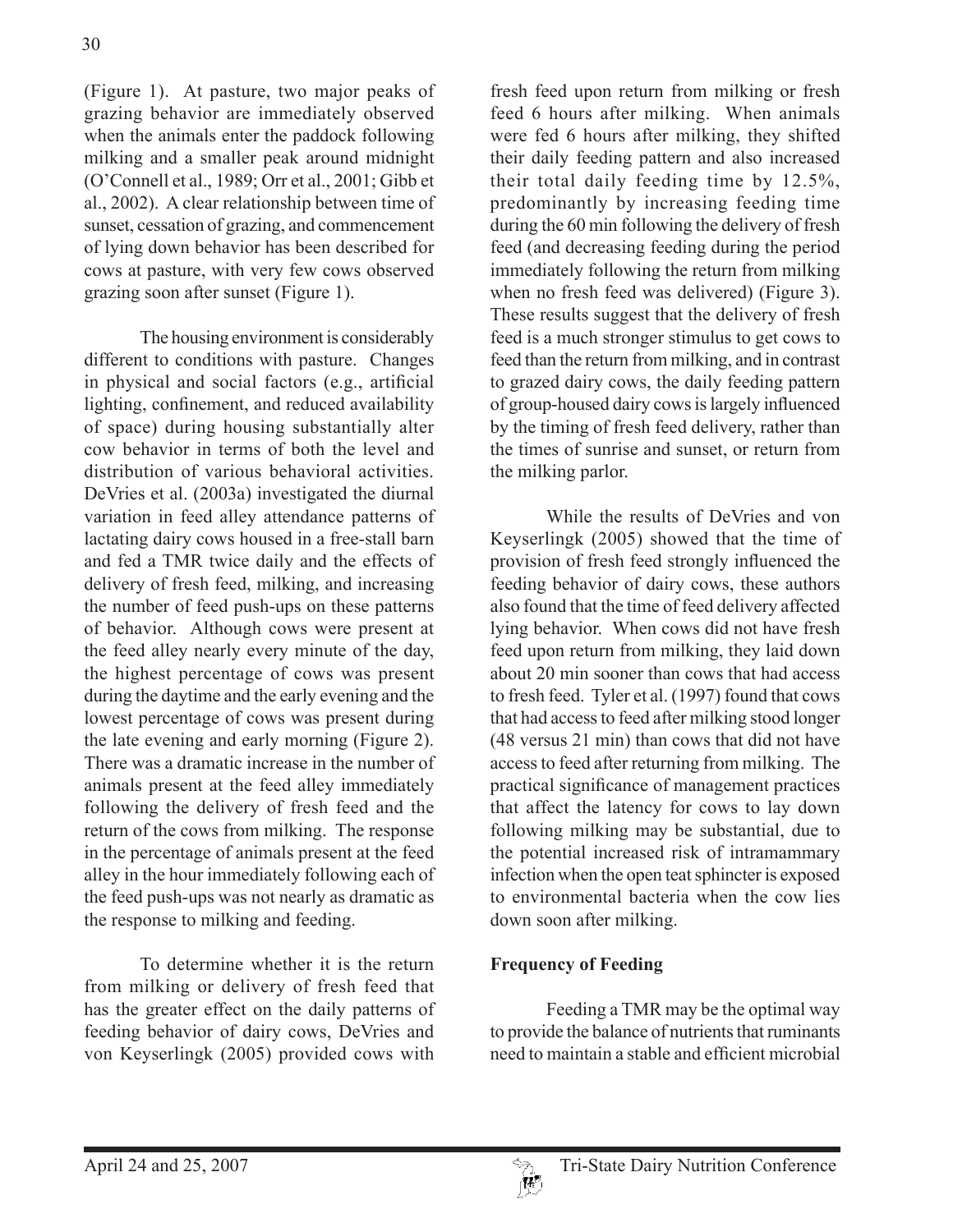population. However, the availability of the feed over time and the distribution of intake over the course of the day contribute to the maintenance of a stable ruminal microbial population (Nocek and Braund, 1985), which is important to reduce the risk of cows developing subacute ruminal acidosis. Typically, group-housed dairy cows are provided with fresh feed twice, or perhaps only once, per day. The findings of DeVries and von Keyserlingk (2005) suggest that the delivery of fresh feed is a substantial stimulus to get cows to eat, and cows increase their feeding time during the hour after fresh feed has been delivered. Thus, it is possible that the frequency of providing fresh feed to dairy cows may significantly contribute to the distribution of intake over the course of the day, with potential implications for rumen microbial stability. Indeed, research has shown that increasing the frequency of feed delivery can reduce the diurnal fluctuations in rumen pH (French and Kennelly, 1990; Shabi et al., 1999).

DeVries et al. (2005) examined how frequency of feed delivery affected the behavior of group-housed dairy cows and observed that increased frequency of feed provision increased, as well as changed, the distribution of daily feeding time, resulting in cows having more equal access to feed throughout the day (Figure 4). Although statistically significant, increases in total daily feeding times were small (10 to 14 min). Mäntysaari et al. (2006) compared cows fed a TMR once or 5 times a day and also found total eating time was longer when feed was delivered more often. However, the difference in time spent eating was small (1.4% more time spent eating by cows fed 5 times per day) and not statistically significant. Nonetheless, these authors also noted that the distribution of eating time was more even over the course of the day for cows fed more frequently, whereas cows fed once per day had a clear peak in feed consumption immediately after allocation of

fresh feed. Thus, increasing the frequency of feed delivery may result in a more even distribution of feeding time over the course of the day, and this may contribute to decreased diurnal variation in ruminal pH and possibly reduce the risk of subacute ruminal acidosis.

### **Overcrowding the Feed Bunk**

While more frequent provision of fresh feed may enable cows to more evenly distribute their feeding time over the course of the day, the amount of bunk space provided and a cow's position within the social dominance hierarchy may influence whether cows are able to gain access to feed at the times they want to eat. Grant and Albright (2001) suggested that accessibility of feed may be more important that the actual amount of nutrients provided, and that feed intake and milk production will generally improve when cows are allowed access to feed when they want to eat. Due to costs associated with the construction and maintenance of free stall barns, dairy farmers may limit the amount of feeding space available for cows to maximize utilization of facilities. Facility design, such as whether there are 2 or 3 rows of free stalls per feeding line, may also influence the number of cows which have to share a particular resource. Furthermore, the tendency for cows to synchronize their behavior, and especially to want to feed when fresh feed is delivered, will also impact the number of cows attempting to gain access to a limited resource at the same time. Thus, there are a number of conditions under which cows may be limited in being able to access feed when they want to eat, and feed restriction may occur.

Friend et al. (1977) found that time spent eating was not reduced until only 4 inches of feeding space per cow was provided (space allowance ranged from 4 to 20 inches/cow), and Collis et al. (1980) found total feeding

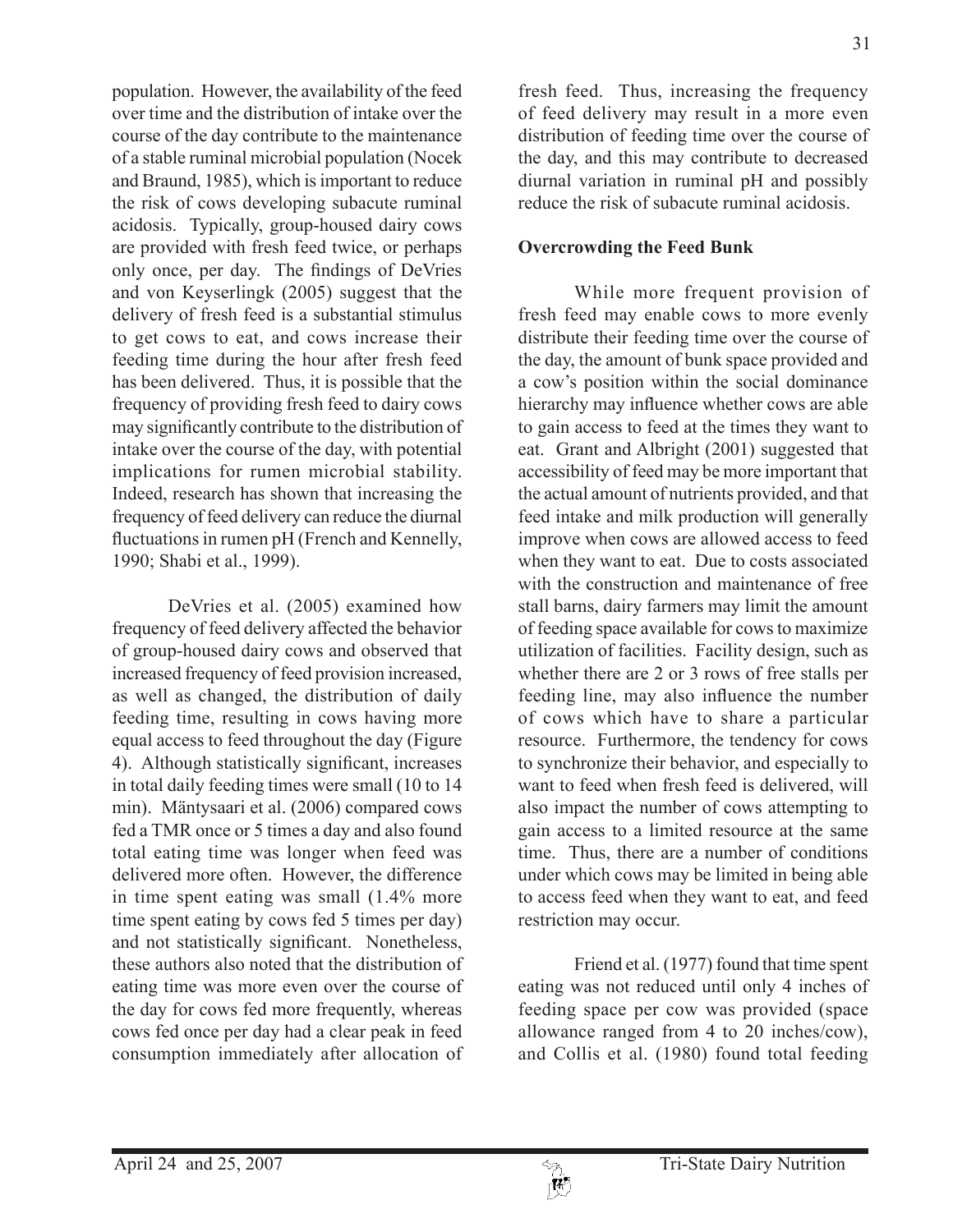time did not change when feeding space was gradually reduced from 41.6 to 5.9 inches/cow. Similarly, Wierenga and Hopster (1990) found that overcrowding the number of feeding places by 25 to 55% had almost no consequences on eating time. It was suggested that the limited effect of overcrowding on total eating time may be due to the relatively short amount of time that cows spend eating each day, which would enable a cow to easily compensate for changes in the opportunity to eat that occur due to overcrowding.

However, in contrast to findings from earlier studies, more recent research suggests that overcrowding at the feed bunk may have deleterious effects on feeding behavior. DeVries et al. (2004) found that when cows had access to more feeding space (40 inches versus 20 inches/cow of feeding space), cows increased their feeding activity throughout the day, and especially during the 90 min after fresh feed was provided. At 30% overcrowding of headlocks (1.3 cows per headlock), Batchelder (2000) observed reduced daily DMI and substantially fewer cows eating during both the hour following milking and following delivery of fresh feed. Huzzey et al. (2006) found that for both post-and-rail and headlock feed barriers, overcrowding resulted in reduced feeding times, and these changes were most obvious during the times of peak feeding activity (within 60 min following the delivery of fresh feed).

Mentink and Cook (2006) compared free stall pens with 2 or 3 rows of stalls per pen, which provide for very different amounts of feed space per cow when free stalls are stocked at similar rates. These authors observed that the extra feed space per cow in a 2-row pen improved access to feed at peak feeding times. DeVries and von Keyserlingk (2006) observed total daily feeding time increased when feed bunk space was increased from 25 to

36 inches/cow. Even though 24 inches of bunk space per cow has traditionally been regarded as adequate (Grant and Albright, 2001), results of these recent studies suggest that feeding time will likely increase if cows are provided more than 24 inches of feed bunk space per cow. Mentink and Cook (2006) suggested that the recommended width may be narrower than the width of many mature Holstein dairy cows. Furthermore, dairy cows have been shown to distribute themselves in a non-random manner at the feed bunk, maintaining some distance between neighbors while feeding, and this spacing pattern is influenced by social rank (Manson and Appleby, 1990). Therefore, although maximum utilization of the feed bunk (all feeding positions simultaneously occupied) may be rarely observed (e.g., Mentink and Cook, 2006), this may not necessarily indicate that all cows are unrestricted in being able to access feed at the times when they want to eat.

All cows are highly motivated to access freshly delivered feed (DeVries and von Keyserlingk, 2005), but when feeding space is inadequate, some cows may be prevented from feeding at the time of fresh feed delivery, and consequently, they may be forced to shift their feeding time. Several researchers have shown that cows will sort a TMR, and thus feed quality declines throughout the day (Bal et al., 2000; Kononoff et al., 2003; DeVries et al., 2005; Leonardi et al., 2005). Hence, cows that are forced to delay their feeding time due to overcrowding may consume a poorer quality diet, and these cows may be unable to maintain adequate nutrient intake to maintain high levels of milk production. Furthermore, when cows do not have access to feed when they want to eat, they may over-eat following a period of feed deprivation. This could happen when cows have limited access to feed because of overstocking. Increased feeding competition due to overstocking may reduce intake and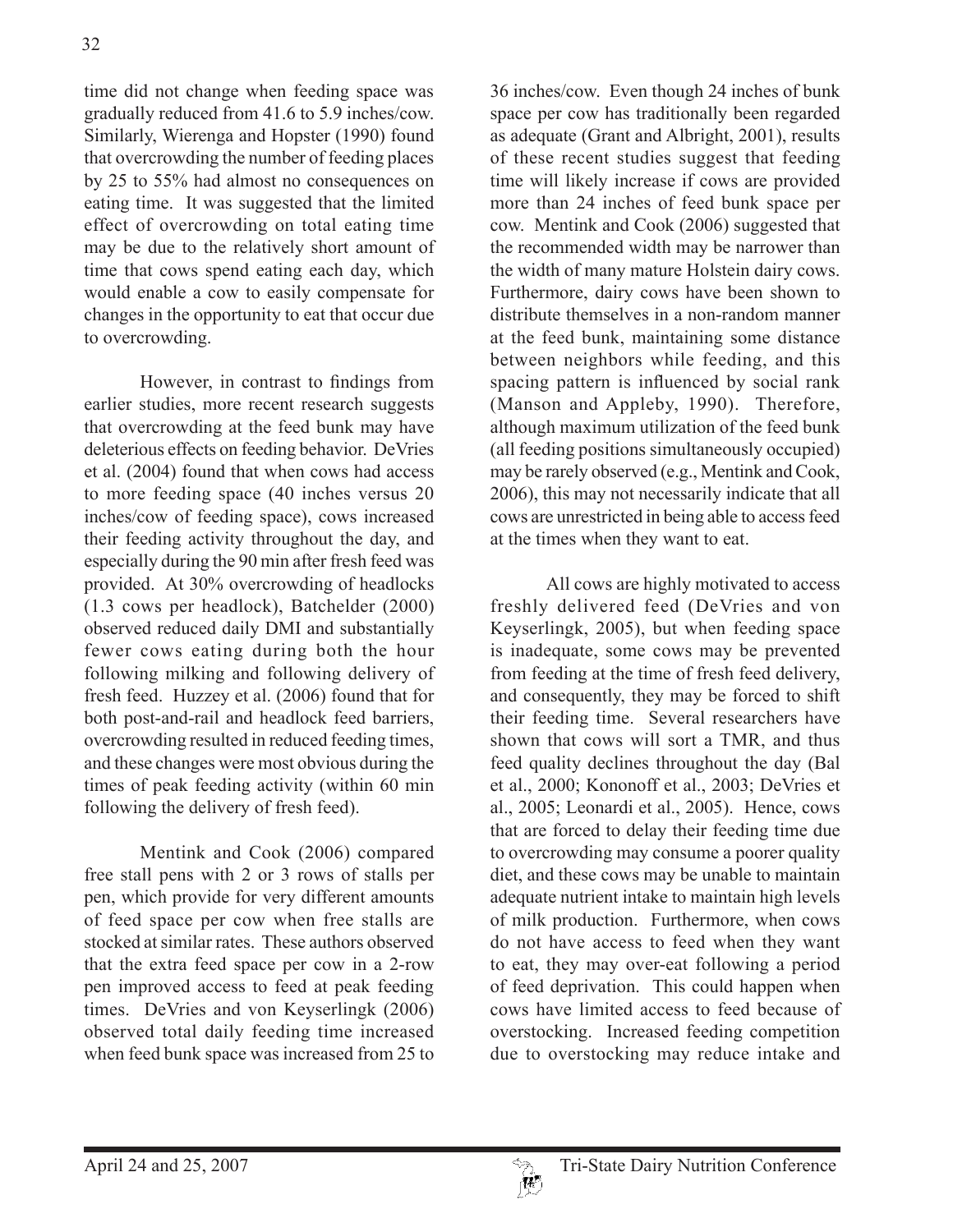increase feeding rate, possibly increasing the risk for metabolic problems such as displaced abomasum and subacute ruminal acidosis (Shaver, 1997, 2002; Cook et al., 2004).

In situations in which feed space is limited because of overcrowding, some cows may be forced to stand and wait for an available feeding spot. Indeed, DeVries and von Keyserlingk (2006) observed that time spent standing inactive in the feeding area decreased when more bunk space was provided, and the greatest differences in inactive standing occurred during the periods of peak feeding activity. Huzzey et al. (2006) also observed that overcrowding resulted in increased time spent standing in the feeding area while not feeding, and this change was most obvious during the times of peak feeding activity. Batchelder (2000) noted that overcrowded cows preferred to lie down in free stalls rather than eat after returning from milking and that overcrowded cows spent more time standing in the alley waiting to lie down than they did eating. Increased time spent standing inactive in the feeding area may have long-term negative hoof health effects, which could predispose cows to lameness. Increased standing times, especially on hard surfaces, have been found to be associated with a higher risk of developing hoof and leg injuries (Colam-Ainsworth et al., 1989; Greenough and Vermunt, 1991; Singh et al., 1993; Dippel et al., 2005).

Increased aggression in the feeding area when cows are overcrowded has been noted by a number of researchers (Olofsson, 1999; DeVries et al., 2004; DeVries and von Keyserlingk, 2006; Huzzey et al., 2006). Aggression could have consequences for hoof lesion development and lameness, as less dominant cows may avoid dominant animals by turning away from them, causing twisting of the rear feet on an abrasive surface (concrete), which can cause shearing effects on the hoof and may lead to various hoof

injuries. In a preliminary study, Leonard et al. (1998) reported that cows that engaged in a high number of aggressive interactions at the feed bunk had more severe claw-horn lesion scores than cows that did not engage in such encounters. Shaver (2002) also suggested that the potential for laminitis may be greater when limited feeding space coincides with overcrowding of free stalls (as is often the case), because cows may consume fewer, but larger, meals or have reduced feed intake (due to overcrowding at the feed bunk), and spend more time standing on concrete rather than lying in stalls (due to overcrowding of free stalls).

It is important to take into consideration that reduced access to feed will most likely impact individual cows within a group in different ways. High ranking cows may be completely unaffected, while low ranking cows may struggle to eat when they wish. Olofsson (1999) noted that when competition at a TMR feeding station increased, the behavior of cows of low social rank was affected to a greater extent than that of more dominant cows. Similarly, Wierenga and Hopster (1990) observed that there were almost no significant consequences of overcrowding on the behavior of high-ranking animals, but for low-ranking animals, the effects of overcrowding were sometimes considerable. DeVries and von Keyserlingk (2006) observed that the frequency of aggressive interactions at the feed bunk decreased when more bunk space was provided, and when the cows were provided additional feeding space, those cows with lower social status at the feed bunk experienced the greatest decreases in the number of times they were displaced per day. These results indicate that providing increased feed bunk space will improve access to feed and reduce competition at the feed bunk, particularly for subordinate cows.

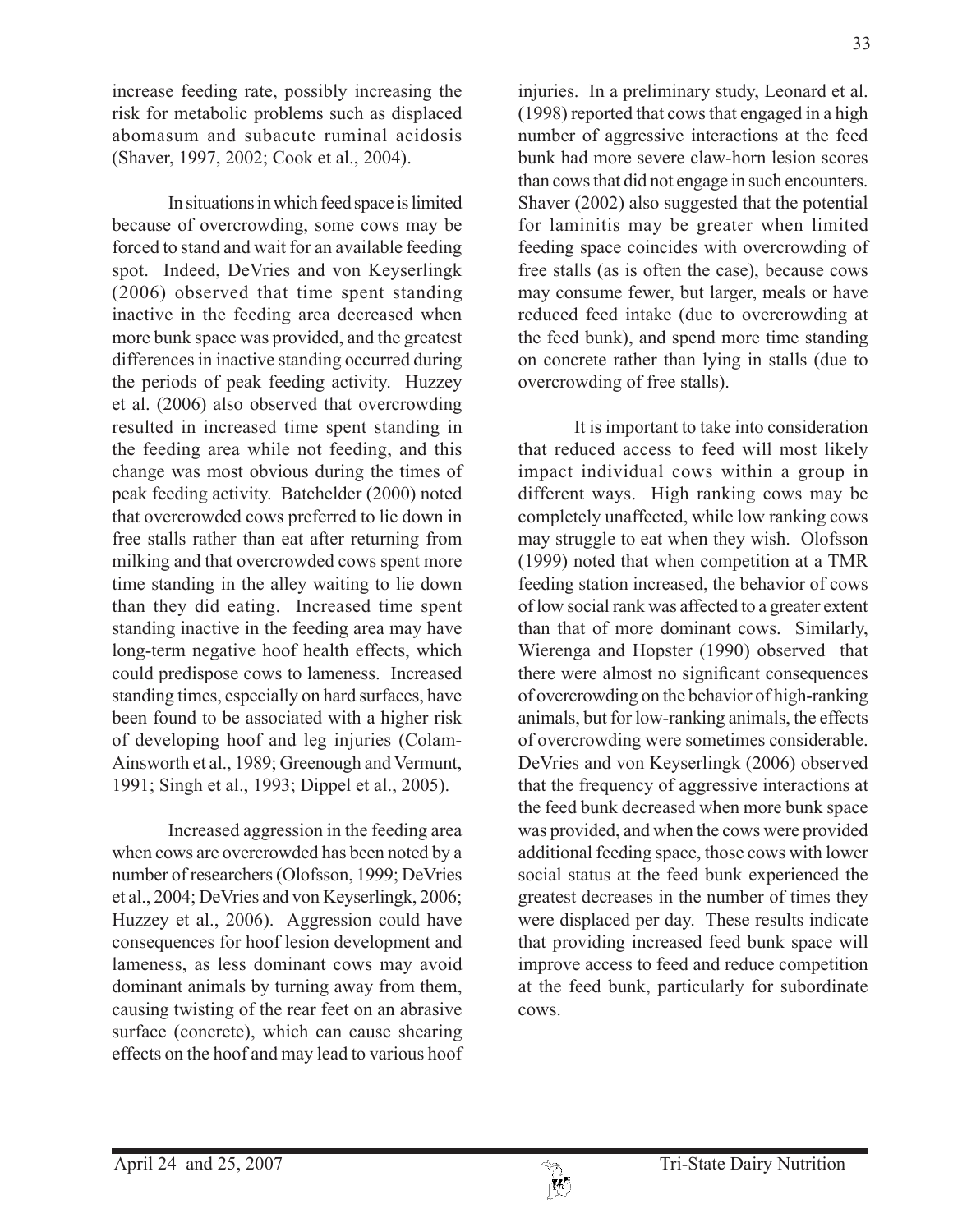### **Feed Bunk Design**

While management practices at the feed bunk, such as the frequency of fresh feed delivery and the amount of overcrowding, have been shown to influence the feeding behavior of dairy cows, the physical environment at the feed bunk may also influence feeding behavior. Investigating the effect of the design of the feed-line barrier system, Endres et al. (2005) observed that average daily feeding times did not differ when dairy cows used either headlock barrier or post-and-rail barrier feed systems. In contrast, Huzzey et al. (2006) observed that daily feeding times were greater when using a postand-rail compared with a headlock feed barrier, and Batchelder (2000) observed that group DMI was greater when using a post-and-rail barrier design. Differences in feeding behavior may be due to post-and-rail feed barriers being more comfortable for the cows, or cows may have a learned aversion to headlocks (Huzzey et al., 2006). However, Endres et al. (2005) observed that during periods of peak feeding activity, cows that had lower feeding times relative to group mates when using the post-and-rail barrier showed more similar feeding times to group mates when using the headlock barrier. There were also 21% fewer displacements at the feed bunk when cows accessed feed by the headlock barrier compared with the post-and-rail barrier. Similarly, Huzzey et al. (2006) found cows ranked lower in the social hierarchy at the feed bunk were displaced more often when feeding at a post-and-rail barrier. These results suggest that using a headlock barrier system reduces aggression at the feed bunk and improves access to feed for socially subordinate cows during peak feeding periods. Headlocks may provide some protection against competitive interactions at the feed bunk by offering some physical separation between adjacent cows.

Similar to the physical design of the feed-line, the type of flooring used in front of the feed bunk may also influence cow behavior. Fregonesi et al. (2004) observed that cows spent only slightly more time (0.7% more of the total time in the pen) standing on a rubber surface in front of the feed bunk than when animals had access to only concrete surfaces, and no differences in time spent eating were detected. In contrast, Olsson et al. (2005) observed that cows on rubber flooring spent significantly more time eating at the feed bunk than cows on either slatted concrete or mastic asphalt (slip-resistant) floors. Cows on rubber also spent longer standing without eating and walking in the alleys than cows on the slatted concrete surface. Tucker et al. (2006) found that when cows were given a choice to stand and feed on a concrete or sawdust platform, cows spent more time eating, standing without eating, and more total time on the sawdust surface than on concrete.

When cows were housed with either rubber matting or concrete in front of the feed bunk, Tucker et al. (2006) also observed that cows spent more time standing near the feeder (both eating and not eating) and less time standing elsewhere in the pen when the rubber surface was available. In one experiment, cows increased the time spent lying down in front of the feed bunk when provided with rubber flooring. This is clearly an undesirable behavior, but it suggests that the comfort of the free stalls was inadequate in this situation and highlights the importance of taking into consideration the comfort of the entire facility rather than concentrating on just a single component (Tucker et al., 2006). These results reveal that cows clearly prefer to stand on softer flooring surfaces than concrete when eating (indicating that concrete flooring is uncomfortable) and that having softer surfaces near feed bunks may increase the time cows spend in the area, including time spent eating. There is also increasing evidence of a link between concrete flooring and development of lameness (Vokey et al., 2001; Cook, 2003; Somers et al., 2003; Vanegas et al., 2006).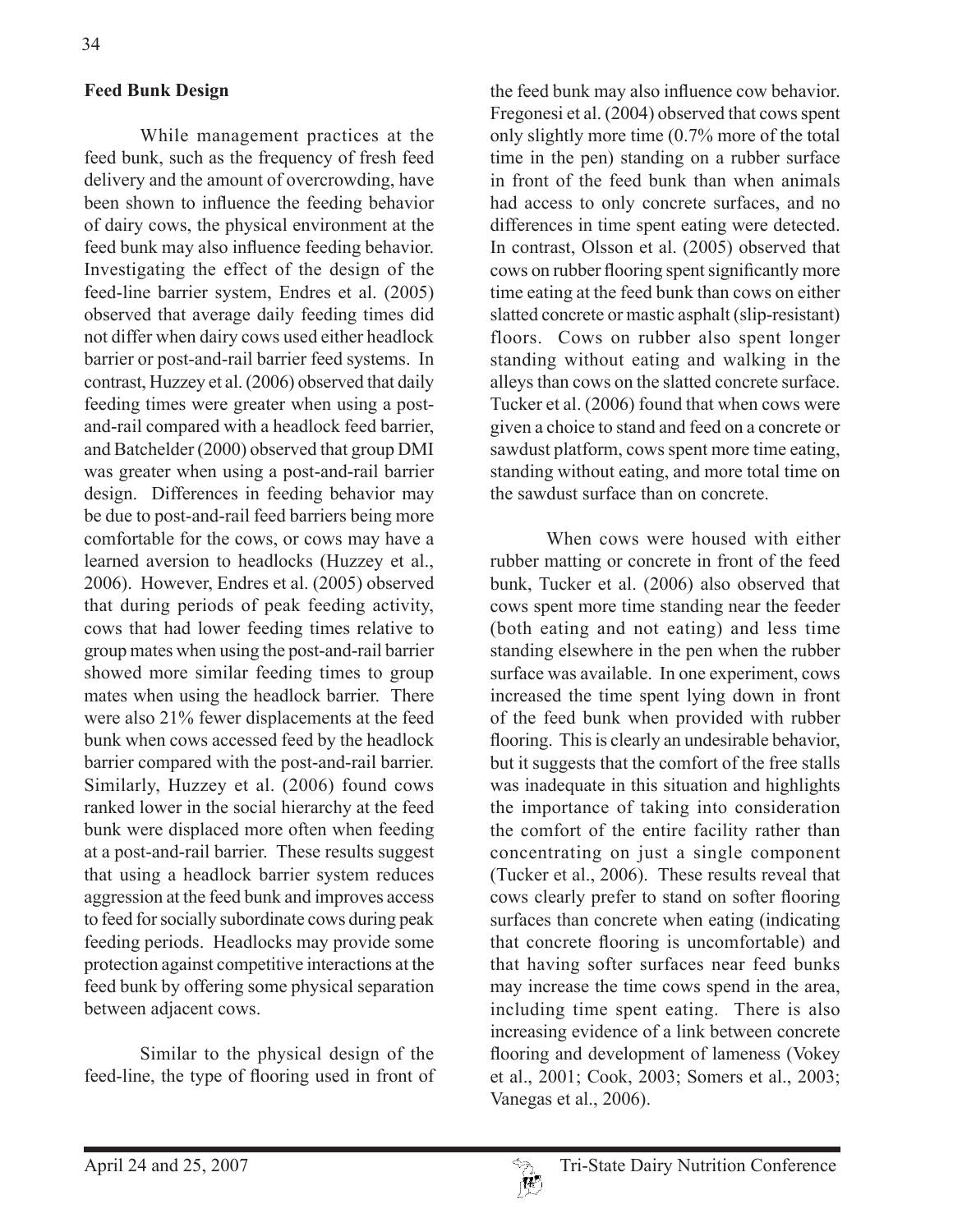#### **Social Effects**

Social rank is often closely related to factors such as age and body size. Therefore, heifers probably often have lower positions in a group's dominance hierarchy than older cows. Through the effects of aggression at the feed bunk on feeding behavior (discussed above), it may be beneficial to manage primiparous cows in a separate group. However, there is limited research investigating the effects on feeding behavior of housing primiparous cows alone or together with multiparous cows. On pasture, Phillips and Rind (2001b) found that a mixed group of multiparous and primiparous cows grazed for less time than either multiparous or primiparous cows grouped alone. Krohn and Konggaard (1979) found heifers housed separately from older cows increased eating time and had a higher DMI when housed in free stalls. In contrast, Bach et al. (2006) observed primiparous cows that were loose-housed and milked with a robotic milking unit and found total eating time was about 30 min longer in primiparous cows housed in a mixed parity group than primiparous cows housed alone. Further research is required to determine if there are any potential benefits on feeding behavior and DMI of separately managing primiparous and multiparous cows.

#### **Ruminating and Lying Behaviors**

Feeding behavior is an important factor affecting the DMI of lactating dairy cows. However, cows also need to ruminate to fully and efficiently digest their feed. Cows prefer to ruminate while lying down (Phillips and Leaver, 1986; Cooper et al., 2007), and it is therefore important that cows are readily able to access a comfortable and inviting place to lie down to maximize rumination time. Interestingly, Batchelder (2000) observed that overcrowded cows spent significantly less time ruminating during a 24-hour period than did cows that were not overcrowded.

Sufficient lying time is essential not only to enable cows to achieve sufficient rumination times but also because lying behavior and rest are very important for dairy cows, and cows are highly motivated to lie down, even after short periods (2 to 4 hours) of deprivation. The cows' need for lying behavior is demonstrated by an increase in this behavior immediately after cows have been deprived of the opportunity to lie down (Metz, 1984; Bolinger et al., 1997; Cooper et al., 2007). Cows have a rather inelastic demand for lying, and lying has a higher priority over eating after cows have simultaneously been deprived of the opportunity to do both (Metz, 1984; Fisher et al., 2003). Increased lying behavior is also associated with a reduction in lameness and increased blood flow to the udder, so maximizing lying time may ultimately increase longevity, reduce health costs, increase productivity, and improve cow welfare. As high-producing dairy cows generally need to spend more time eating to achieve high energy intakes to support increased milk production, there will be less time available for lying and other activities, and under some conditions, cows may not be able to fulfill their needs for eating and lying time. This may have serious implications for dairy cow health, welfare, and productivity.

#### **Conclusions**

The feeding behavior of group-housed dairy cows is influenced by management practices at the feed bunk and factors associated with the physical and social environment. The feeding pattern of group-housed dairy cows is largely influenced by the timing of fresh feed delivery, and delivery of fresh feed has a greater impact on stimulating cows to eat than does the return from milking. Delivering fresh feed more frequently improves access to fresh feed

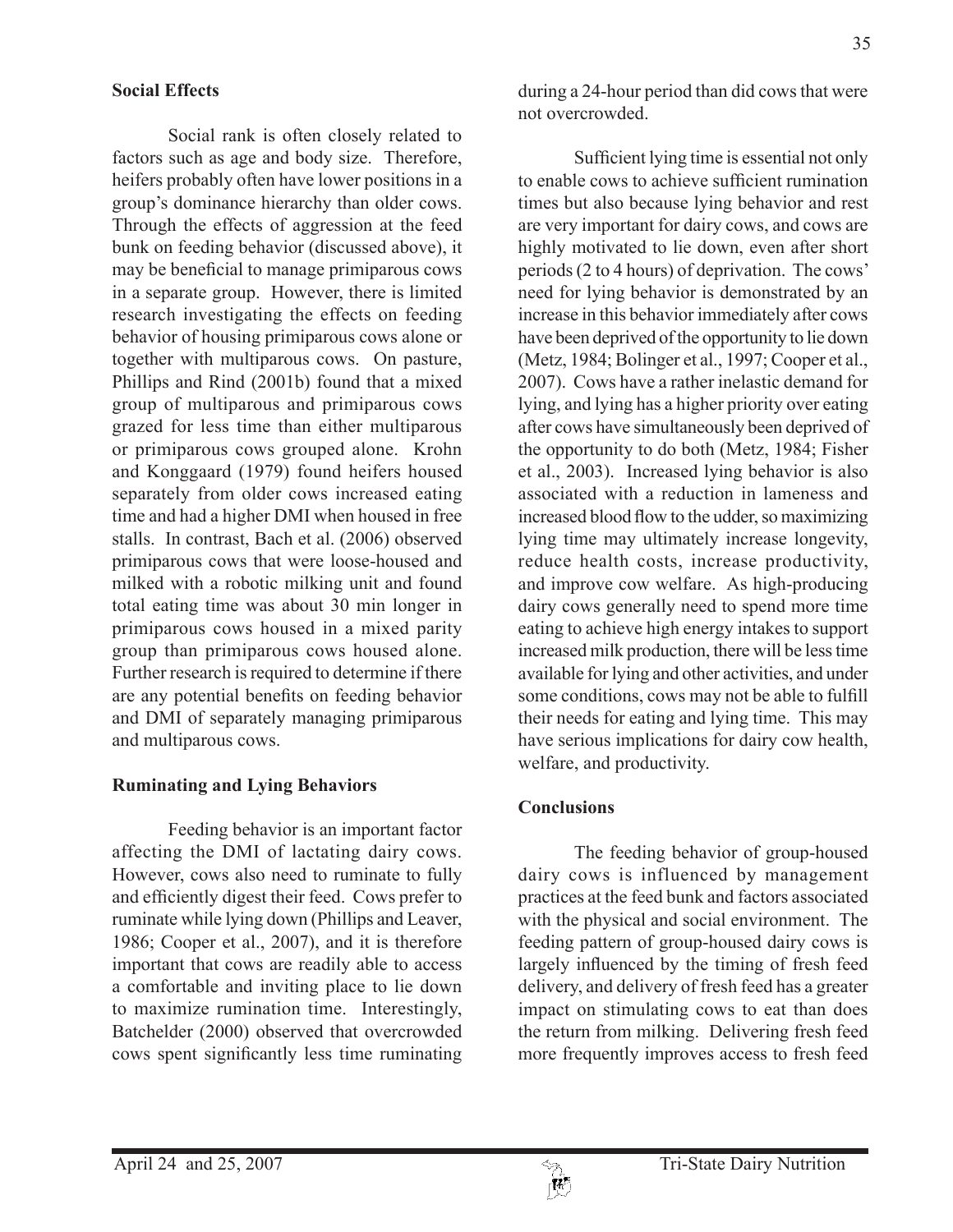for all cows and reduces sorting of the TMR. This will potentially reduce variation in diet quality consumed by cows, with benefits for milk production and reduction in risk of subacute ruminal acidosis. Reducing overcrowding at the feed bunk increases feeding time, particularly during periods of peak eating activity, reduces the time cows spend standing idle waiting to gain access to the feed bunk, and reduces aggression in the feeding area. The use of headlock feed barriers may reduce aggression at the feed bunk and enable subordinate cows more equal access to feed, particularly if cows are overcrowded at the feed bunk. Cows clearly prefer to stand on softer flooring surfaces than concrete, and providing softer surfaces such as rubber mats near the feed bunk may increase the time cows spend in the area, including time spent eating, and may be beneficial for hoof health and lameness. In conclusion, farmers can use knowledge of dairy cow feeding behavior to improve DMI, cow health, welfare and performance, and farm profitability.

# **References**

Bach, A., C. Iglesias, M. Devant, and N. Ràfols. 2006. Performance and feeding behavior of primiparous cows loose housed alone or together with multiparous cows. J. Dairy Sci. 89: 337- 342.

Bal, M.A., R.D. Shaver, A.G. Jirovec, K.J. Shinners, and J.G. Coors. 2000. Crop processing and chop length of corn silage: Effects on intake, digestion, and milk production by dairy cows. J. Dairy Sci. 83: 1264-1273.

Batchelder, T.L. 2000. The impact of head gates and overcrowding on production and behavior patterns of lactating dairy cows. In: Proceedings from the Conference 'Dairy Housing and Equipment Systems: Managing and Planning for Profitability', Camp Hill, Pennsylvania, pp 325-330.

Bolinger, D.J., J.L. Albright, J. Morrow-Tesch, S.J. Kenyon, and M.D. Cunningham. 1997. The effects of restraint using self-locking stanchions on dairy cows in relation to behavior, feed intake, physiological parameters, health, and milk yield. J. Dairy Sci. 80: 2411-2417.

Colam-Ainsworth, P., G.A. Lunn, R.C. Thomas, and R.G. Eddy. 1989. Behaviour of cows in cubicles and its possible relationship with laminitis in replacement dairy heifers. Vet. Rec. 125: 573-575.

Collis, K.A., M.J. Vagg, P.T. Gleed, C.M. Copp, and B.F. Sansom. 1980. The effects of reducing manger space on dairy cow behaviour and production. Vet. Rec. 107: 197-198.

Cook, N.B. 2003. Prevalence of lameness among dairy cattle in Wisconsin as a function of housing type and stall surface. J. Am. Vet. Med. Assoc. 223: 1324-1328.

Cook, N.B., K.V. Nordlund, and G.R. Oetzel. 2004. Environmental influences on claw horn lesions associated with laminitis and subacute ruminal acidosis in dairy cows. J. Dairy Sci. 87(E. Suppl.): E36-E46.

Cooper, M.D., D.R. Arney, and C.J.C. Phillips. 2007. Two- or four-hour lying deprivation on the behavior of lactating dairy cows. J. Dairy Sci. 90: 1149-1158.

Dado, R.G., and M.S. Allen. 1994. Variation in and relationships among feeding, chewing, and drinking variables for lactating dairy cows. J. Dairy Sci. 77: 132-144.

DeVries, T.J., and M.A.G. von Keyserlingk. 2005. Time of feed delivery affects the feeding and lying patterns of dairy cows. J. Dairy Sci.  $88.625-631$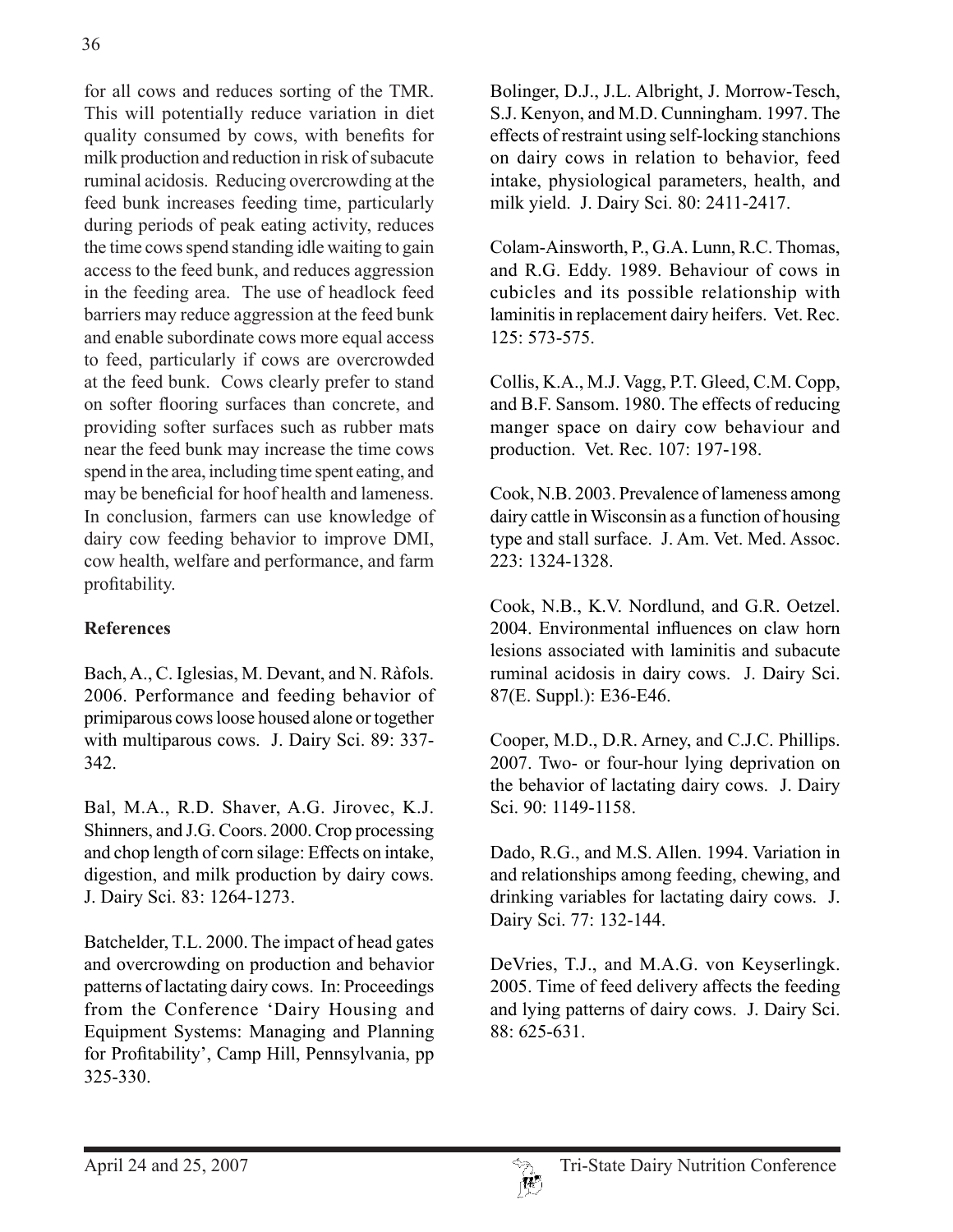DeVries, T.J., and M.A.G. von Keyserlingk. 2006. Feed stalls affect the social and feeding behavior of lactating dairy cows. J. Dairy Sci. 89: 3522-3531.

DeVries, T.J., M.A.G. von Keyserlingk, and K.A. Beauchemin. 2003a. Short Communication: Diurnal feeding pattern of lactating dairy cows. J. Dairy Sci. 56: 4079-4082.

DeVries, T.J., M.A.G. von Keyserlingk, and K.A. Beauchemin. 2005. Frequency of feed delivery affects the behavior of lactating dairy cows. J. Dairy Sci. 88: 3553-3562.

DeVries, T.J., M.A.G. von Keyserlingk, and D.M. Weary. 2004. Effect of feeding space on the inter-cow distance, aggression, and feeding behavior of free-stall housed lactating dairy cows. J. Dairy Sci. 87: 1432-1438.

DeVries, T.J., M.A.G. von Keyserlingk, D.M. Weary, and K.A. Beauchemin. 2003b. Measuring the feeding behavior of lactating dairy cows in early to peak lactation. J. Dairy Sci. 86: 3354- 3361.

Dippel, S., C. Winckler, D.M. Weary, and C.B. Tucker. 2005. Influence of overstocking on behaviour and claw haemorrhages in dairy cows. In: Proceedings of the 39th International Congress of the International Society for Applied Ethology, Sagamihara, Japan, p 41.

Endres, M.I., T.J. DeVries, M.A.G. von Keyserlingk, and D.M. Weary. 2005. Short Communication: Effect of feed barrier design on the behavior of loose-housed lactating dairy cows. J. Dairy Sci. 88: 2377-2380.

Fisher, A.D., M. Stewart, G.A. Verkerk, C.J. Morrow, and L.R. Matthews. 2003. The effects of surface type on lying behaviour and stress responses of dairy cows during periodic weatherinduced removal from pasture. Appl. Anim. Behav. Sci. 81: 1-11.

Fregonesi, J.A., and J.D. Leaver. 2001. Behaviour, performance and health indicators of welfare for dairy cows housed in strawyard or cubicle systems. Livest. Prod. Sci. 68: 205-216.

Fregonesi, J.A., C.B. Tucker, D.M. Weary, F.C. Flower, and T. Vittie. 2004. Effect of rubber flooring in front of the feed bunk on the time budgets of dairy cattle. J. Dairy Sci. 87: 1203- 1207.

French, N., and J.J. Kennelly. 1990. Effects of feeding frequency on ruminal parameters, plasma insulin, milk yield, and milk composition in Holstein cows. J. Dairy Sci. 73: 1857-1863.

Friend, T.H., C.E. Polan, and M.L. McGilliard. 1977. Free stall and feed bunk requirements relative to behavior, production and individual feed intake in dairy cows. J. Dairy Sci. 60: 108-116.

Gibb, M.J., C.A. Huckle, and R. Nuthall. 2002. Effect of type of supplement offered out of parlour on grazing behaviour and performance by lactating dairy cows grazing continuously stocked grass swards. Anim. Sci. 75: 153-167.

Grant, R.J., and J.L. Albright. 2001. Effect of animal grouping on feeding behavior and intake of dairy cattle. J. Dairy Sci. 84(E. Suppl.): E156-E163.

Greenough, P.R., and J.J.Vermunt. 1991. Evaluation of subclinical laminitis in a dairy herd and observations on associated nutritional and management factors. Vet. Rec. 128: 11- 17.

Huzzey, J.M., T.J. DeVries, P. Valois, and M.A.G. von Keyserlingk. 2006. Stocking density and feed barrier design affect the feeding and social behavior of dairy cattle. J. Dairy Sci. 89: 126-133.

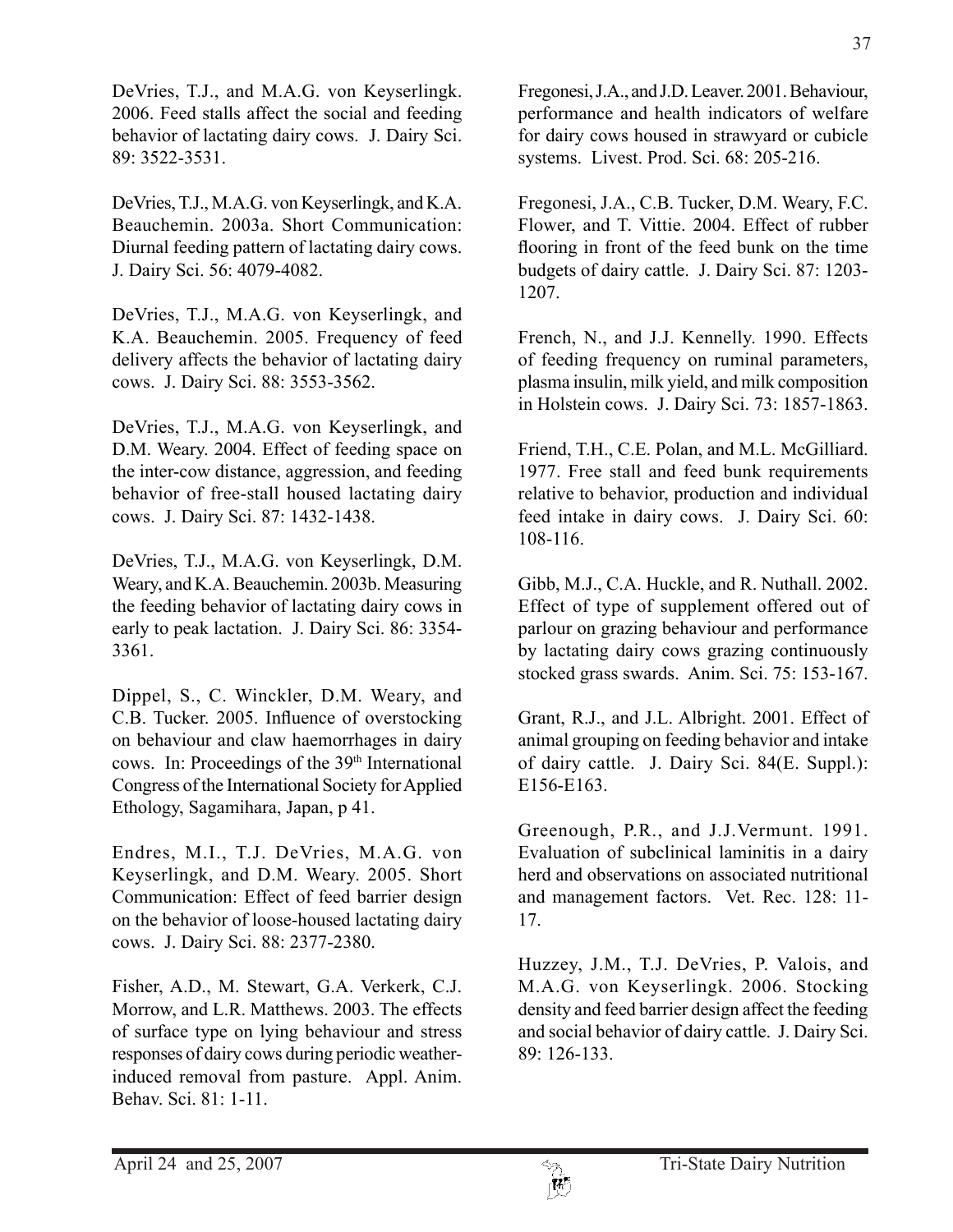Kononoff, P.J., A.J. Heinrichs, and H.A. Lehman. 2003. The effect of corn silage particle size on eating behavior, chewing activities, and rumen fermentation in lactating dairy cows. J. Dairy Sci. 86: 3343-3353.

Krohn, C.C., and S.P. Konggaard. 1979. Effects of isolating first-lactation cows from older cows. Livest. Prod. Sci. 6: 137-146.

Leonard, F.C., I. Stienezen, and K.J. O'Farrell. 1998. Overcrowding at the feeding area and effects on behavior and claw health in Friesian heifers. In: Proceedings of the 10<sup>th</sup> International Symposium on Lameness in Ruminants, Lucerne, Switzerland, pp 40-41.

Leonardi, C., F. Giannico, and L.E. Armentano. 2005. Effect of water addition on selective consumption (sorting) of dry diets by dairy cattle. J. Dairy Sci. 88: 1043-1049.

Manson, F.J., and M.C. Appleby. 1990. Spacing of dairy cows at a food trough. Appl. Anim. Behav. Sci. 26: 69-81.

Mäntysaari, P., H. Khalili, and J. Sariola. 2006. Effect of feeding frequency of a total mixed ration on the performance of high-yielding dairy cows. J. Dairy Sci. 89: 4312-4320.

Mentink, R.L., and N.B. Cook. 2006. Short Communication: Feed bunk utilization in dairy cows housed in pens with either two or three rows of free stalls. J. Dairy Sci. 89: 134-138.

Metz, J.H.M. 1984. The reaction of cows to a short-term deprivation of lying. Appl. Anim. Behav. Sci. 13: 301-307.

Nocek, J.E., and D.G. Braund. 1985. Effect of feeding frequency on diurnal dry matter and water consumption, liquid dilution rate, and milk yield in first lactation. J. Dairy Sci. 68: 2238-2247.

O'Connell, J., P.S. Giller, and W. Meaney. 1989. A comparison of dairy cattle behavioural patterns at pasture and during confinement. Irish J. Agr. Res. 28: 65-72.

Olofsson, J. 1999. Competition for total mixed diets fed for ad libitum intake using one or four cows per feeding station. J. Dairy Sci. 82: 69- 79.

Olsson, J., M. Magnusson, and M. Ventorp. 2005. The effect of the passage flooring in cubicle houses on the behavioural time-budget of dairy cows. In: Proceedings of the 12<sup>th</sup> ISAH Congress on Animal Hygiene, Warsaw, Poland, pp 140-143.

Orr, R.J., S.M. Rutter, P.D. Penning, and A.J. Rook. 2001. Matching grass supply to grazing patterns for dairy cows. Grass Forage Sci. 56: 352-361.

Phillips, C.J.C., and J.D. Leaver. 1986. The effect of forage supplementation on the behaviour of grazing dairy cows. Appl. Anim. Behav. Sci. 16: 233-247.

Phillips, C.J.C., and M.I. Rind. 2001a. The effects of frequency of feeding a total mixed ration on the production and behavior of dairy cows. J. Dairy Sci. 84: 1979-1987.

Phillips, C.J.C., and M.I. Rind. 2001b. The effects on production and behavior of mixing uniparous and multiparous cows. J. Dairy Sci. 84: 2424-2429.

Shabi, Z., I. Bruckental, S. Zamwell, H. Tagari, and A. Arieli. 1999. Effects of extrusion of grain and feeding frequency on rumen fermentation, nutrient digestibility, and milk yield and composition in dairy cows. J. Dairy Sci. 82: 1252-1260.

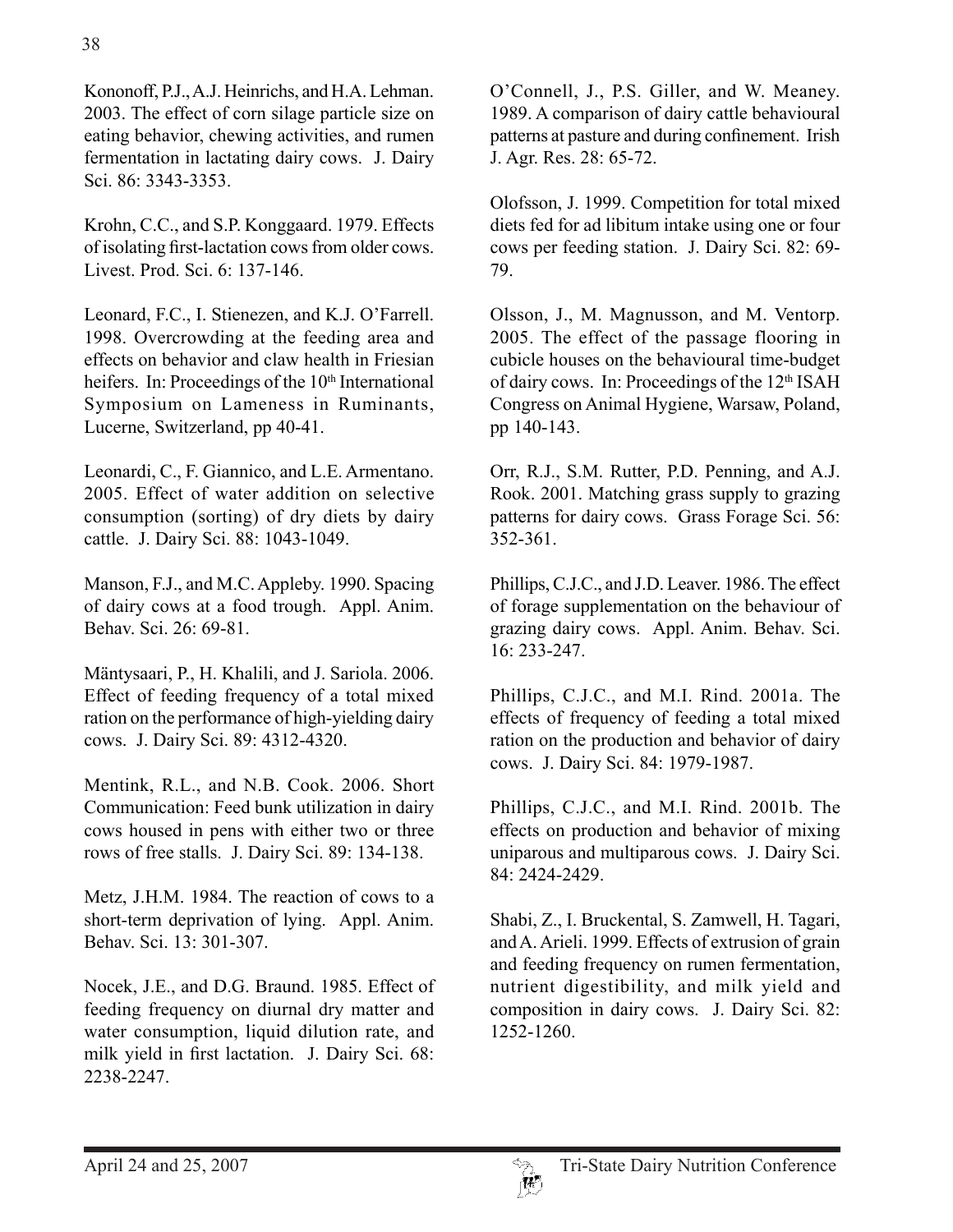Shabi, Z., M.R. Murphy, and U. Moallem. 2005. Within-day feeding behavior of lactating dairy cows measured using a real-time control system. J. Dairy Sci. 88: 1848-1854.

Shaver, R.D. 1997. Nutritional risk factors in the etiology of left displaced abomasum in dairy cows: A review. J. Dairy Sci. 80: 2449-2453.

Shaver, R.D. 2002. Rumen acidosis in dairy cattle: Bunk management considerations. In: Proceedings of the 12<sup>th</sup> International Symposium on Lameness in Ruminants, Orlando, Florida, pp 75-81.

Singh, S.S., W.R. Ward, K. Lautenbach, J.W. Hughes, and R.D. Murray. 1993. Behaviour of first lactation and adult dairy cows while housed and at pasture and its relationship with sole lesions. Vet. Rec. 133: 469-474.

Somers, J.G.C.J., K. Frankena, E.N. Noordhuizen-Stassen, and J.H.M. Metz. 2003. Prevalence of claw disorders in Dutch dairy cows exposed to several floor systems. J. Dairy Sci. 86: 2082- 2093.

Tolkamp, B.J., D.P.N. Schweitzer, and I. Kyriazakis. 2000. The biologically relevant unit for the analysis of short-term feeding behavior of dairy cows. J. Dairy Sci. 83: 2057-2068.

Tucker, C.B., D.M. Weary, A.M. de Passille, B. Campbell, and J. Rushen. 2006. Flooring in front of the feed bunk affects feeding behavior and use of freestalls by dairy cows. J. Dairy Sci. 89: 2065-2071.

Tyler, J.W., L.K. Fox, S.M. Parish, J. Swain, D.L. Johnson, H.A. Grasseschi, and R. Gant. 1997. Effect of feed availability on post-milking standing time in dairy cows. J. Dairy Res. 64: 617-620.

Vanegas, J., M. Overton, S.L. Berry, and W.M. Sischo. 2006. Effect of rubber flooring on claw health in lactating dairy cows housed in free-stall barns. J. Dairy Sci. 89: 4251-4258.

Vokey, F.J., C.L. Guard, H.N. Erb, and D.M. Galton. 2001. Effects of alley and stall surfaces on indices of claw and leg health in dairy cattle housed in a free-stall barn. J. Dairy Sci. 84: 2686-2699.

Wierenga, H.K., and H. Hopster. 1990. The significance of cubicles for the behaviour of dairy cows. Appl. Anim. Behav. Sci. 26: 309- 337.

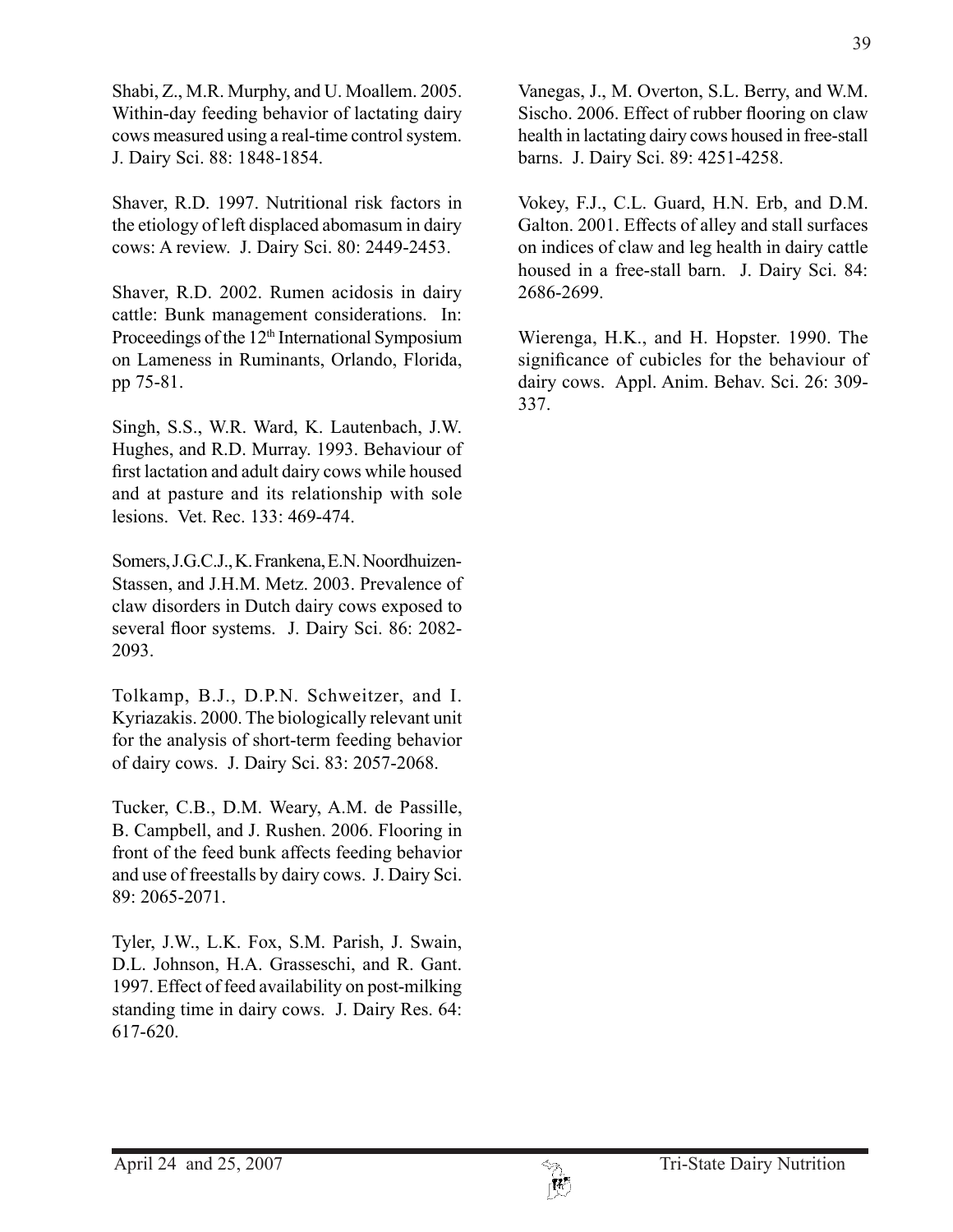

Figure 1. Temporal pattern of dairy cow feeding behavior at pasture; percentage of 20 cows grazing over a 24-hour period (Botheras, unpublished data).



Figure 2. Temporal pattern of dairy cow feeding behavior indoors; percentage of 24 cows present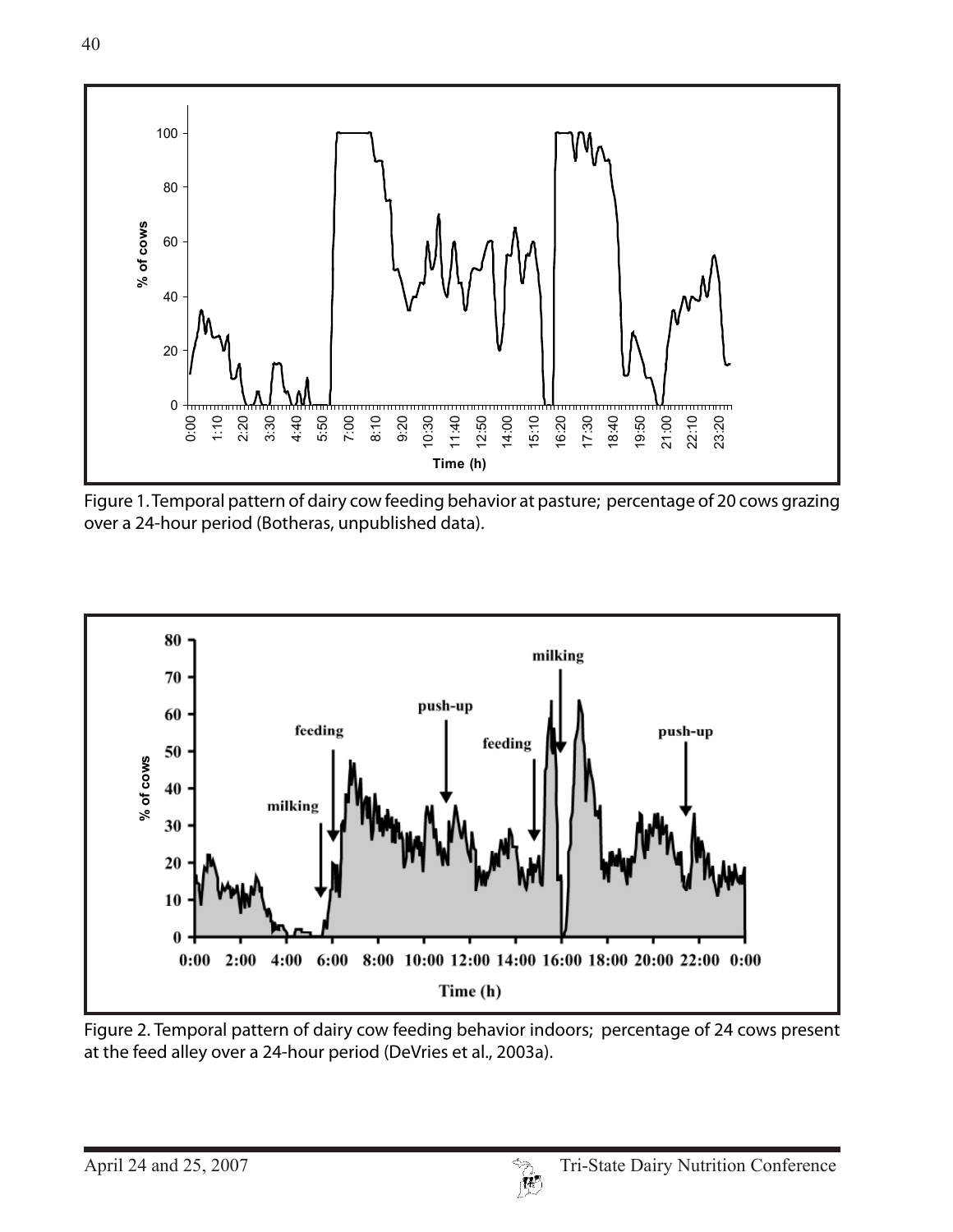

Figure 3. Percentage of 12 cows per group present at the feed alley over a 24-hour period for cows that were milked and fed at 0530 and 1730 h, and cows that were milked at 0530 and 1730 h and fed at 1130 and 2130 h (DeVries and von Keyserlingk, 2005).